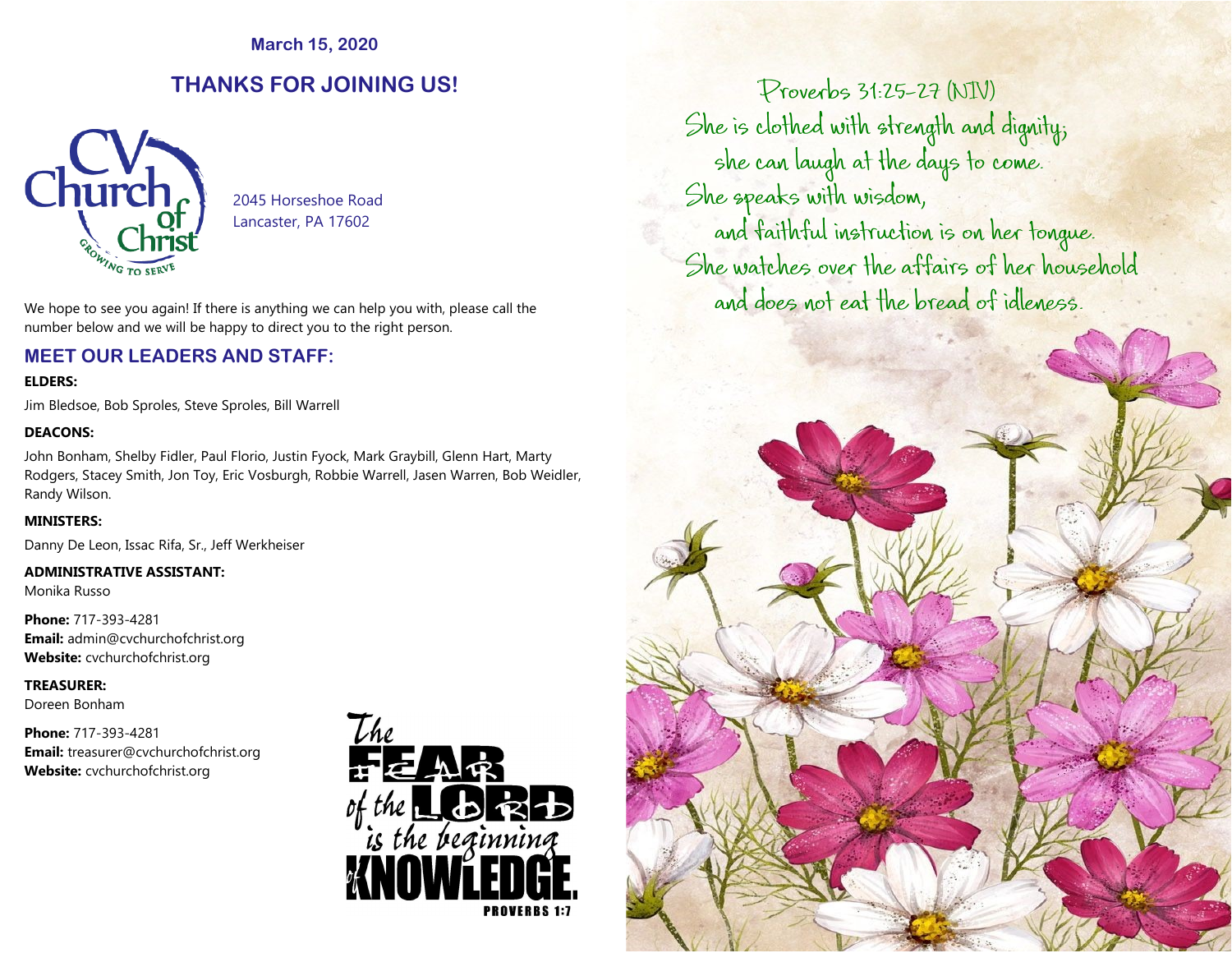# **CV CHURCH OF CHRIST WELCOMES YOU!**

Guests, please take a moment to stop by our Welcome Center to fill out a card so we can get to know you better. There are informational handouts in the welcome packets and small group brochures & calendars with activities available as well. We hope our service will be just as encouraging to you as your visit is to us!

# **ASSEMBLY TIMES**

## **Sunday:**

- **~** Bible Classes for all ages: 10:00 AM
- **~** Worship: 8:30 am and 11:00 AM
- **~** Small Group Bible Study: 2nd/4th/5th Sundays (monthly~times/places vary)
- ~ Youth Small Group: 3rd Sundays (monthly~times/places vary)

## **Wednesday:**

 $\sim$  Bible Classes for all ages: 7:00 PM

# **BIBLE STUDIES**

## **Sunday - 10:00 AM**

- **EQU** The Christian And Politics" taught by Jeff Werkheiser in the auditorium.
- **ED** "Uncommon Sense: Topical Wisdom from Proverbs" taught by Jon Toy in classroom 2/3.
- $\square$  Spanish-language Bible class taught by Issac Rifa, Sr. in classroom 1. **Estudio biblico impartido por el hermano Issac Rifa, Sr. en el aula numero 1.**
- Youth Bible classes for all ages.

## **Wednesday - 7 :00 PM**

- Cold Case Christianity" taught by Jeff Werkheiser.
- Kid Builders" Program is geared towards kids newborn to age 6 and meets in classroom 6.

# **NEWS -N- NOTES (Cont'd.)**

# **GIRLS FOR GOD DAY**

Mark your calendars! Girls for God Day is being held on Saturday, May 16. The theme is "Teatime with Jesus." Sign-up will be available soon on our web page and at the kiosk in the lobby.

# **AN INVITATION**

On April 17-19 Camp Hill Church of Christ is hosting an Addiction and Mental Health Awareness Seminar presented by Art Adams, executive director of Leaving the Pit Behind. Address: 3042 Cumberland Blvd., Camp Hill PA, 17011. CampHillchurch.org. POC: Doug Zimmerman, 717-343-8555.

If anyone is interested in attending, please pick up a flyer in the lobby for more information.

## DON'T FORGET...

- $\%$  ...To pick up your copy of the latest worship schedule so you can be ready to serve. Copies are located in the foyer next to the kiosk.
- $\%$  ...That the directory is constantly being updated and new copies are available upon request...stay in the loop! For an online directory, please email the office at admin@cvchurchofchrist.org
- $\&$  ...CV's Sunday services can be viewed online at YouTube...please search for "CV Church of Christ" and subscribe.
- $\%$  ...If you have an interest in helping out in the church, please call the office at 717-393-4281 and we would be happy to put you in touch with the right person.

# **YOUTH GROUP NEWS**

**March 21** Bible Bowl Competition at Camp Hill has been postponed **March 29 Property** Youth Small Group at the building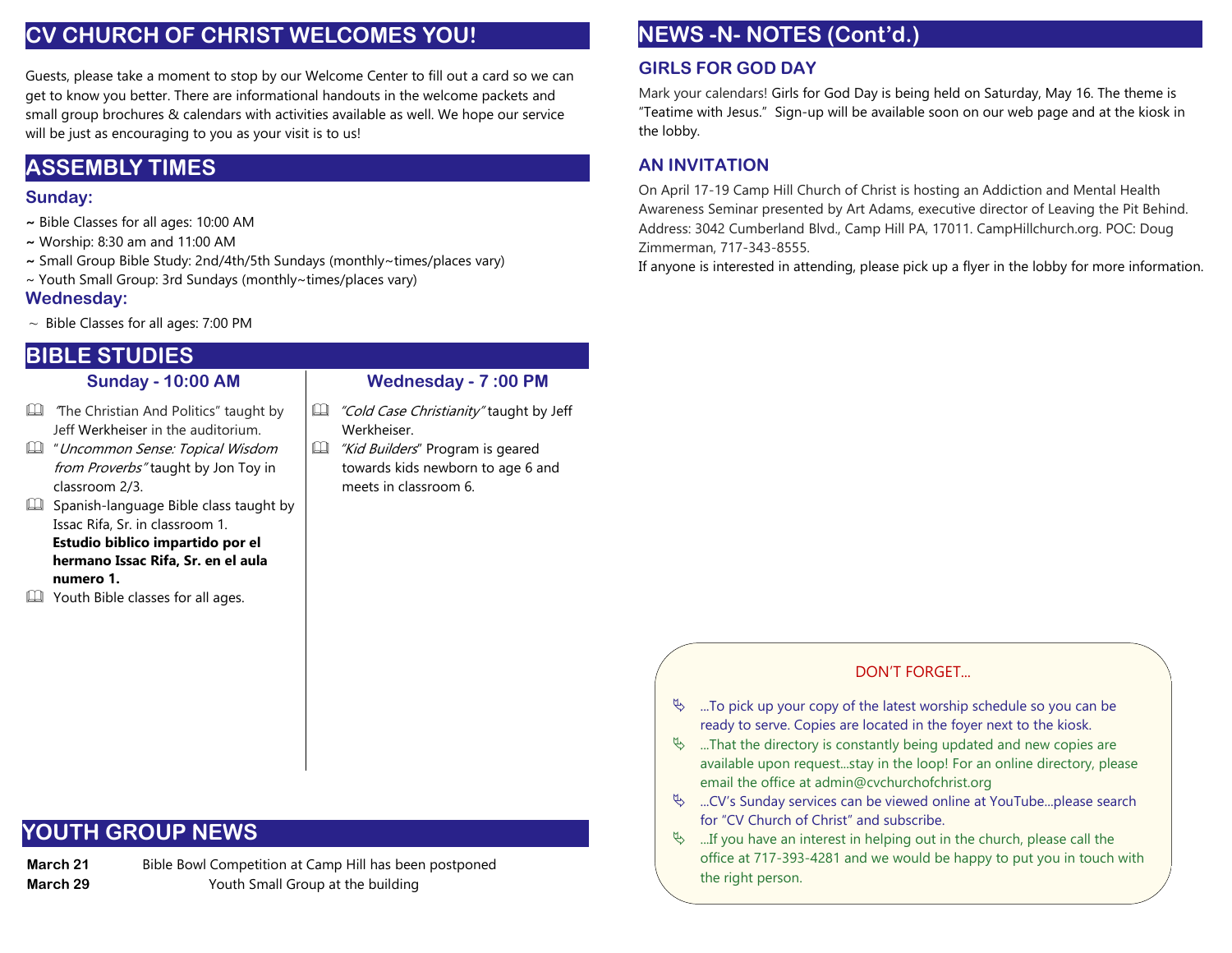# **NEWS -N- NOTES (Cont'd.)**

#### **YOUTH GROUP**

The Youth Leadership Team is looking for people to help with our monthly Youth Small Group. We need people to host/lead the devotional, and people to provide food. The sign-up can be found on the kiosk in the lobby, or by going to [cvchurchofchrist.org/members.](http://cvchurchofchrist.org/members)

#### **D - GROUP INFO**

Interested in learning more about D-Groups? Many groups are active and multiplying! We would like to encourage you to be a part of one or lead one. Everyone who claims the name of Christ needs to grow closer to Him and each other as we carry out the Great Commission of "go and make disciples of all nations." Sign up today for more info at the kiosk located in the church lobby or online by clicking on this link:

[cvchurchofchrist.org/members.](http://cvchurchofchrist.org/members) If you need help with the kiosk, let the staff know and we will be happy to help! You can also speak to Danny De León or more information

### **DISCIPLESHIP GROWTH OPPORTUNITY FOR TEENS & ADULTS**

Mid-Ohio Valley Work Camp will happen on June 21-26. Sign-up deadline is April 12. It is an opportunity to serve God by serving others who are in need. Around 400 workers, mostly teens, will come from many different states to paint homes in and around Parkersburg, West Virginia.

The evening is filled with worship, devos, and building life-long friendships. Anyone who has completed the 7th grade is invited to participate in Work Camp, the cost is very reasonable. We also need adults to serve, mentor the teens, and chaperone. For more information, please see <https://www.movworkcamp.org/> and <https://clutchmov.com/mov-work-camp/>

If you are interested, please contact Danny De León or John Bonham.

#### **WEDNESDAY SIMPLE SUPPER**

Thank you to the groups who have signed up! The months of July, September, and October are still available. Please go to [cvchurchofchrist.org/members](http://cvchurchofchrist.org/members) or look at the kiosk in the lobby to see when your small group would like to host. Ministry groups are also welcomed to host a meal as well. Thank you!

### **CHURCH RETREAT DATE CHANGE**

Please note that the church retreat dates this year will be June 5-7, instead of June 12-14.

## **PRAYER MEETING**

Paul Florio is in charge of the Prayer Ministry and is holding a prayer group every Sunday morning at 8:00 AM before services. All are welcome to come and pray together for the worship services, the prayer list, and any other needs that may arise. Please see Paul Florio with any questions.

# **ORDER OF WORSHIP FOR MARCH 15, 2020**

#### **8:30 A.M. & 11:00 A.M. WORSHIP SERVANTS**

**SONG: You are Holy SONG:** Step by Step

#### **WELCOME/OPENING REMARKS**

**SONG:** The Battle Belongs to the Lord **SONG:** We Will Glorify

**PRAYER**

**SONG: Above All** 

**LORD'S SUPPER**

**OFFERING**

**SONG: Victory in Jesus** 

**LESSON:** Jeff Werkheiser

**SONG: Victory in Jesus** 

#### **ANNOUNCEMENTS CLOSING PRAYER**

8:30 A.M. **ANNOUNCEMENTS:** Steve Sproles A/V: Bryan Rodgers **COLLECTION: Tessa Fidler** COMM. PREP: Myra Griffiths **COMMUNION LEADER: Ryan Brandon GREETERS:** Kay Moore & Carol Weidler PRAYER: Shelby Fidler **SCRIPTURE: Paul Florio TODDLERS:** Carol Weidler & Patty Jo Yanello **USHER: Andy Hower WORSHIP** COORDINATOR: Bob Sproles & Keith Rossiter **WELCOME CENTER:** Chris Tonkinson WORSHIP LEADER: Danny De León 11:00 A.M. **ANNOUNCEMENTS: Stacey Smith** A/V: Michael Garcia **CARD COLLECTION: David Graybill** COMM. CLEAN UP: Linda Miller **COMMUNION LEADER: Mark Graybill GREETERS: Randy & Anne Wilson** KID BUILDERS: Robbie & Katie Warrell PRAYER: Jon Toy **SCRIPTURE:** Eric Vosburgh TODDLERS: Julie & Jenna Smith Usher: Nana Kumah **WORSHIP COORDINATOR: Bill Warrell WELCOME CENTER: Terry Cundiff** WORSHIP LEADER: Danny De León

| <b>STATS FOR MARCH 8, 2019</b> |     |  |                  |         |  |
|--------------------------------|-----|--|------------------|---------|--|
| <b>ATTENDANCE:</b>             |     |  | <b>OFFERING:</b> |         |  |
| <b>Bible Class</b>             | 125 |  | Regular          | \$7,178 |  |
| Worship                        | 220 |  | Special          | \$530   |  |
|                                |     |  | Average Reg.     | \$8,102 |  |